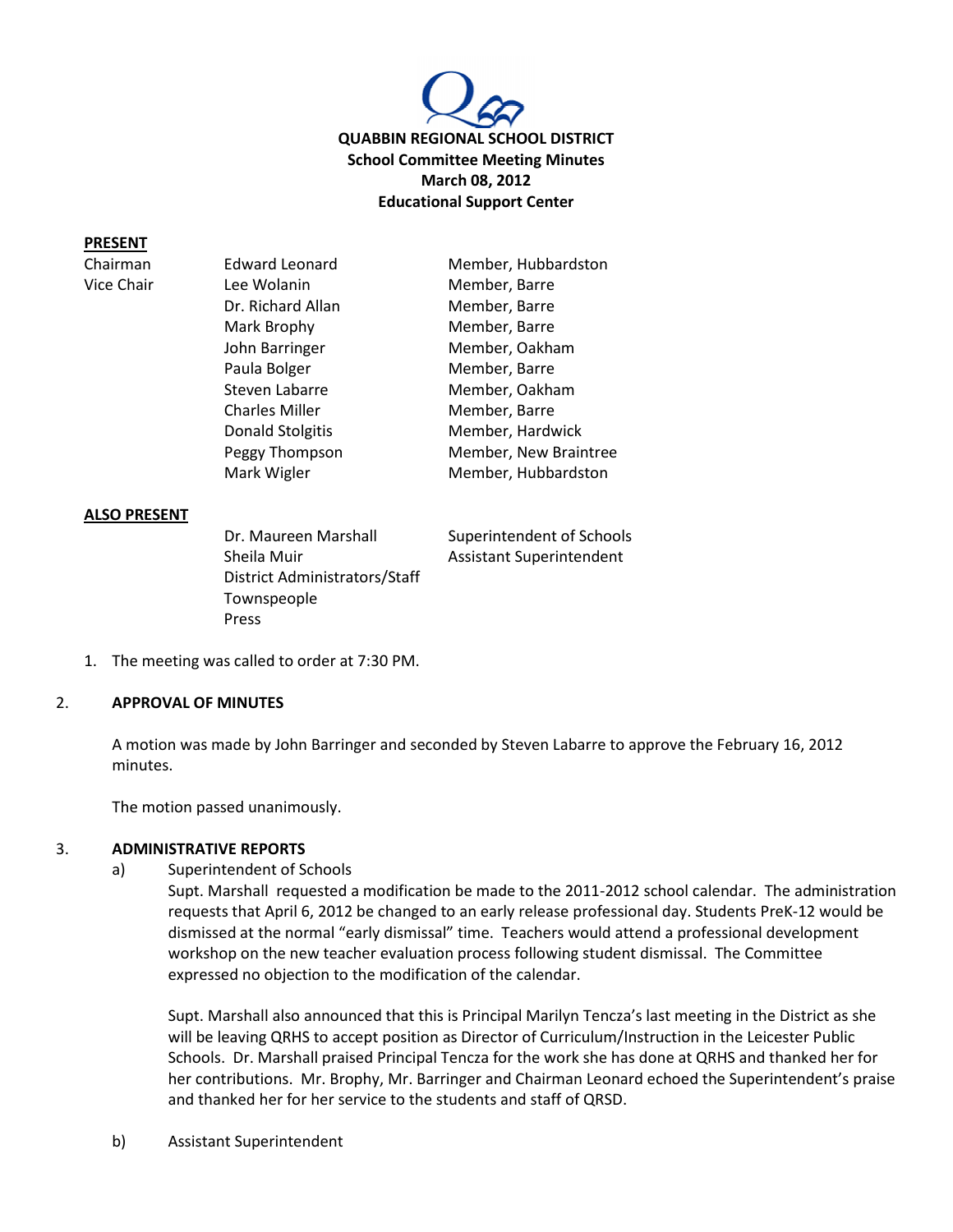Asst. Supt. Muir informed the Committee that the District would be hosting students from the Sturgess Charter School on Friday, March  $9<sup>th</sup>$ . The students will be meeting with members of the community from 1:30 – 2:30 PM and answering questions regarding their experience in the IB program. The session will be videotaped for those who cannot be in attendance.

Mrs. Muir also provided an update on the QRHS principal search. Focus groups with parents and faculty members have been held to solicit input on qualities/criteria they want in a new principal. Additional sessions will be scheduled.

c) Director of Administrative Services

Presentation of Warrants: In the absence of the Director of Administrative Services, the Secretary reported that Payroll Warrants 17 & 18 and Accounts Payable Warrants 20a, 22a & 22c were reviewed and signed by the warrant subcommittee. (There is no AP warrant #21). Accounts Payable 24C is available for signature this evening.

d) Teacher Advisory Council

Karen Melanson, Vice President of the QRTA, stated that the Teachers Association is committed to promoting the impact members have on the Quabbin community. She pointed out as an example that the Oakham Center School employs 50 people. Of the 50 employees; 29 live in the District and collectively have 57 children attending Quabbin schools.

e) Student Advisory Council – No report was given.

# 4. **SUBCOMMITTEE REPORTS**

- Administrative Review –No report was given
- Audit No report was given.
- Budget Mr. Brophy overviewed the results of the Feb.  $28<sup>th</sup>$  meeting. At this meeting, the Administrative Team provided an update on increases/decreases to various line items. The next meeting of the Supt's Budget Task Force will be held on March 22<sup>nd</sup>.
- Central Office Mr. Wolanin stated that the Central Office subcommittee will be meeting within the next two weeks to discuss solar proposals. Mr. Miller distributed information on the Quabbin Solar Proposal. The Central Office Subcommittee will invite Quabbin Solar along with other groups that have approached the District regarding solar proposals.
- Collective Bargaining No report was given.
- Plant & Facilities Supt. Marshall reported that the District continues to wrap up the roof/panel project and is working on punch list items.
- Policy Review/Reform Dr. Allan informed the Committee that he will be meeting with the Superintendent to review the remaining policy sections for temporary adoption.
- Special Education Mrs. Bolger overviewed the February 28<sup>th</sup> subcommittee meeting. At this meeting the subcommittee discussed staffing and the appointment of the Director of Student Services. Kristin Campione has been serving as the Interim Director and the Superintendent has recommended the appointment of Mrs. Campione to the position of Director of Student Services. Mrs. Bolger briefly summarized Mrs. Campione's professional/educational background.

A motion was made by Mrs. Bolger and seconded by Dr. Allan to authorize the Superintendent to negotiate a contract with Kristin Campione to fill the position of Director of Students Services.

The motion passed unanimously.

- Technology No report was given.
- 5. **PUBLIC COMMENT –** No one addressed the Committee.